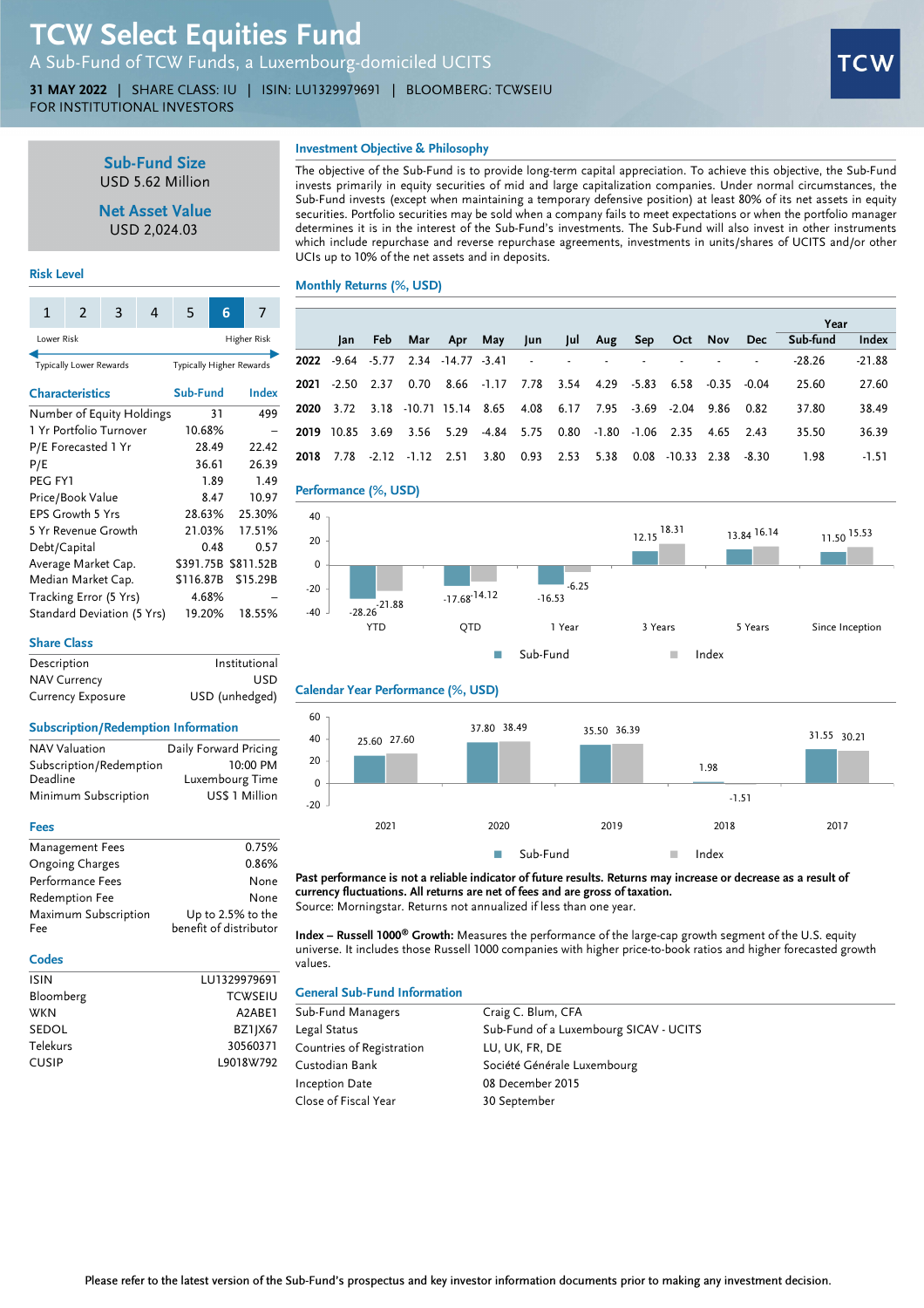# TCW Select Equities Fund

A Sub-Fund of TCW Funds, a Luxembourg-domiciled UCITS



#### Top Ten Securities (%)<sup>1</sup>

| ALPHABET INC              | 7.21 |
|---------------------------|------|
| AMAZON.COM INC            | 6.06 |
| SERVICENOW INC            | 5.82 |
| NVIDIA CORP               | 5.25 |
| VISA INC                  | 5.10 |
| AMERICAN TOWER CORP       | 4.77 |
| <b>S&amp;P GLOBAL INC</b> | 4.24 |
| ADOBE INC                 | 3.81 |
| <b>MASTERCARD INC</b>     | 3.66 |
| SALESFORCE INC            | 3.33 |
|                           |      |

AMERICAN TOWER CORP 0.33 ENPHASE ENERGY INC 0.24 CHARLES SCHWAB CORP/THE 0.20 ADOBE INC 0.19 ULTA BEAUTY INC 0.19 Top Five Monthly Detracting Stocks (bps)<sup>2</sup> DEXCOM INC<br>CROWDSTRIKE HOLDINGS INC -0.30 CROWDSTRIKE HOLDINGS INC. COSTCO WHOLESALE CORP -0.24 SNOWFLAKE INC -0.24

Top Five Monthly Contributing Stocks (bps)<sup>2</sup>

## Sector Breakdown (%)

| Sector                 | Weight |
|------------------------|--------|
| Information Technology | 41.52  |
| Consumer Discretionary | 13.57  |
| Health Care            | 11.78  |
| Communication Sycs     | 10.43  |
| Financials             | 6.81   |
| Real Estate            | 4.77   |
| Industrials            | 4.50   |
| Consumer Staples       | 3.12   |
| Energy                 |        |
| Materials              |        |
| <b>Utilities</b>       |        |
| Cash                   | 3.45   |

Current Active Share 72.11%

Active Share = Sum of the absolute value of the differences of the weight of each TCW Select Equities Fund vs. the weight of each Russell 1000® Growth holding and dividing by two.

#### Source: TCW; Morningstar

Portfolio characteristics and holdings are subject to change at any time.

<sup>1</sup> It should not be assumed that an investment in the securities listed was or will be profitable. Security percentages are calculated on the total net asset value, including cash and cash equivalents.

SALESFORCE INC<br>-0.22

 $2$  Represents total attribution versus the Russell 1000 $^{\circledR}$  Growth Index.

The Share Class is assigned to this risk category because of price variations resulting from its currency and the nature of the Sub-Fund's investments and strategy. The above rating is based on the historic volatility of the Share Class and may not be a reliable indication of the future risk profile of the Share Class. The risk and reward category shown is not guaranteed to remain unchanged and may shift over time. The lowest category does not mean a risk-free investment.

Equity investments entail equity risk and price volatility risk. The value of stocks and other equity securities will change based on changes in a company's financial condition and in overall market and economic conditions. Growth stocks may be more volatile than other stocks because they are more sensitive to investor perceptions of the issuing company's growth potential. Portfolio management risk is the risk that an investment strategy may fail to produce the intended results.

# RISKS GENERAL

This marketing document is issued by TCW Funds (the "Fund"). It is neither directed to, nor intended for distribution or use by, any person or entity who is a citizen or resident of or located in any locality, state, country or jurisdiction where such distribution, publication, availability or use would be contrary to law or regulation. Only the latest version of the Fund's prospectus, key investor information documents, articles of incorporation, annual and semi-annual reports (if any) may be relied upon as the basis for investment decisions. These documents and other information regarding the Fund are available at no cost on www.fundsquare.net, www.TCW.com, or at TCW Funds, 3, rue Jean Piret, L-2350 Luxembourg. The Fund has been set up under the laws of the Grand-Duchy of Luxembourg.

The information and data presented in this document are not to be considered as an offer or solicitation to buy, sell or subscribe to any securities or financial instruments. Information, opinions and estimates contained in this document reflect a judgment at the original date of publication and are subject to change without notice. The Fund has not taken any steps to ensure that the securities referred to in this document are suitable for any particular investor and this document is not to be relied upon in substitution for the exercise of independent judgment. Tax treatment depends on the individual circumstances of each investor and may be subject to change in the future. Before making any investment decision, investors are recommended to ascertain if this investment is suitable for them in light of their financial knowledge and experience, investment goals and financial situation, or to obtain specific advice from an industry professional.